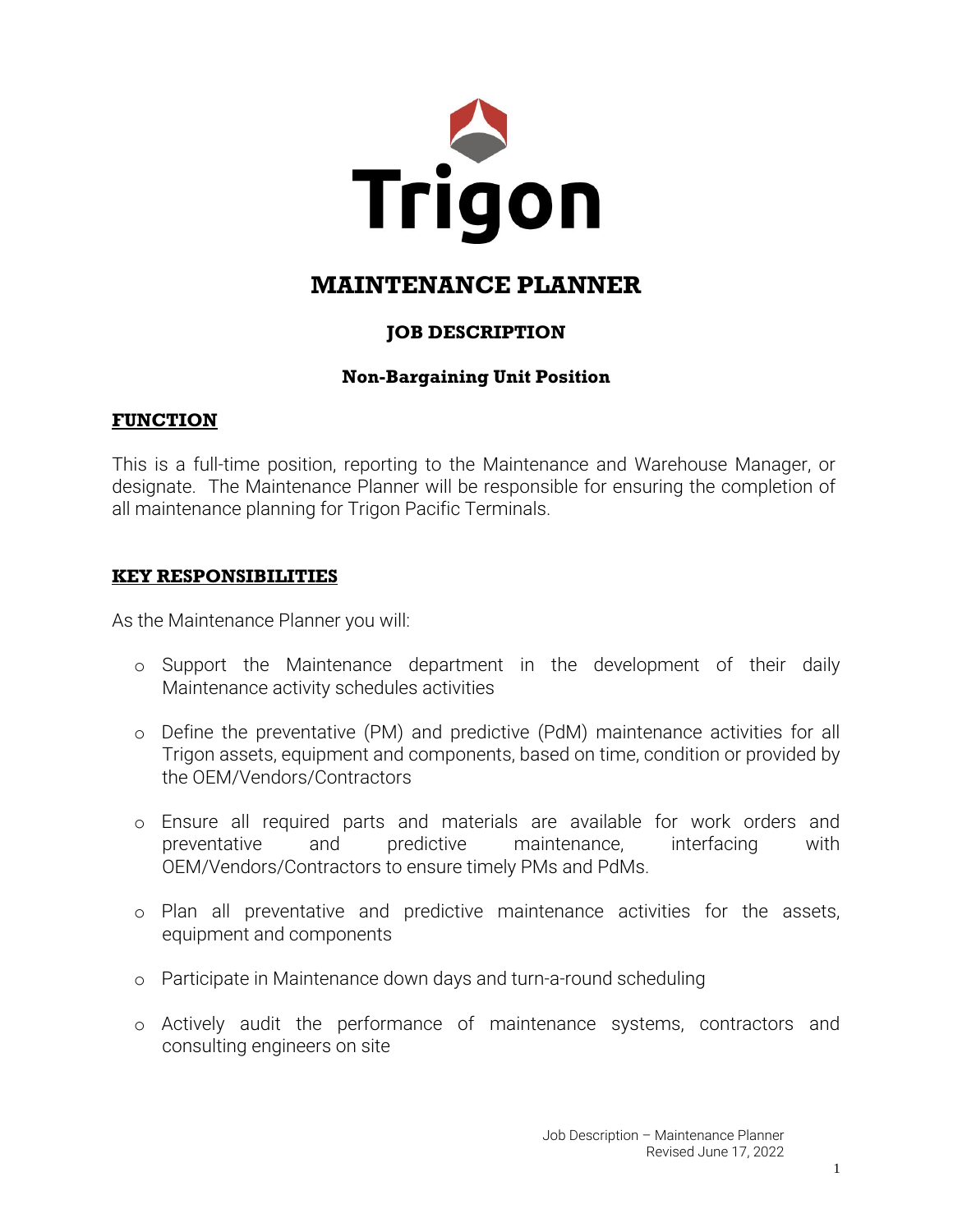- o Demonstrate excellence in the maintenance of site equipment and systems in CMMS.
- o Ensure the integrity of the CMMS system by updating records and work order information.
- o Manage work backlog and required reporting.
- o Negotiate and manage contracts for outside resources.
- o Promote and maintain a culture of cooperation and excellence between maintenance, operations, safety, engineering and purchasing employees.
- o Interface with the Maintenance Manager and Engineer to adjust the PMs and PdMs as per reliability /availability, utilization and cost criteria/objectives, support other metrics.
- o Assists with budget preparation and works within budget.
- o Assists in developmental work when changes or additions are made to equipment.
- o Continuously improve our preventative and predictive maintenance program following best maintenance practices
- o Participate in preparing maintenance related reports, analyze data and make recommendations for improving plant operations and solving maintenance related problems
- o Other duties as required.

#### **HIRING CRITERIA**

#### Education and Experience:

- 1. Minimum University graduate in mechanical engineering or technical/trade school graduate, or an equivalent combination of education, training and experience.
- 2. Preferred Eligible or Registered Professional Engineer or Engineering Technologist
- 3. Minimum of three (3) years in a planning or project management role
- 4. Minimum of three (3) years' experience in material bulk handling in mining, heavy industry or similar operation

#### Skills:

1. Good communication skills, both verbal and written.